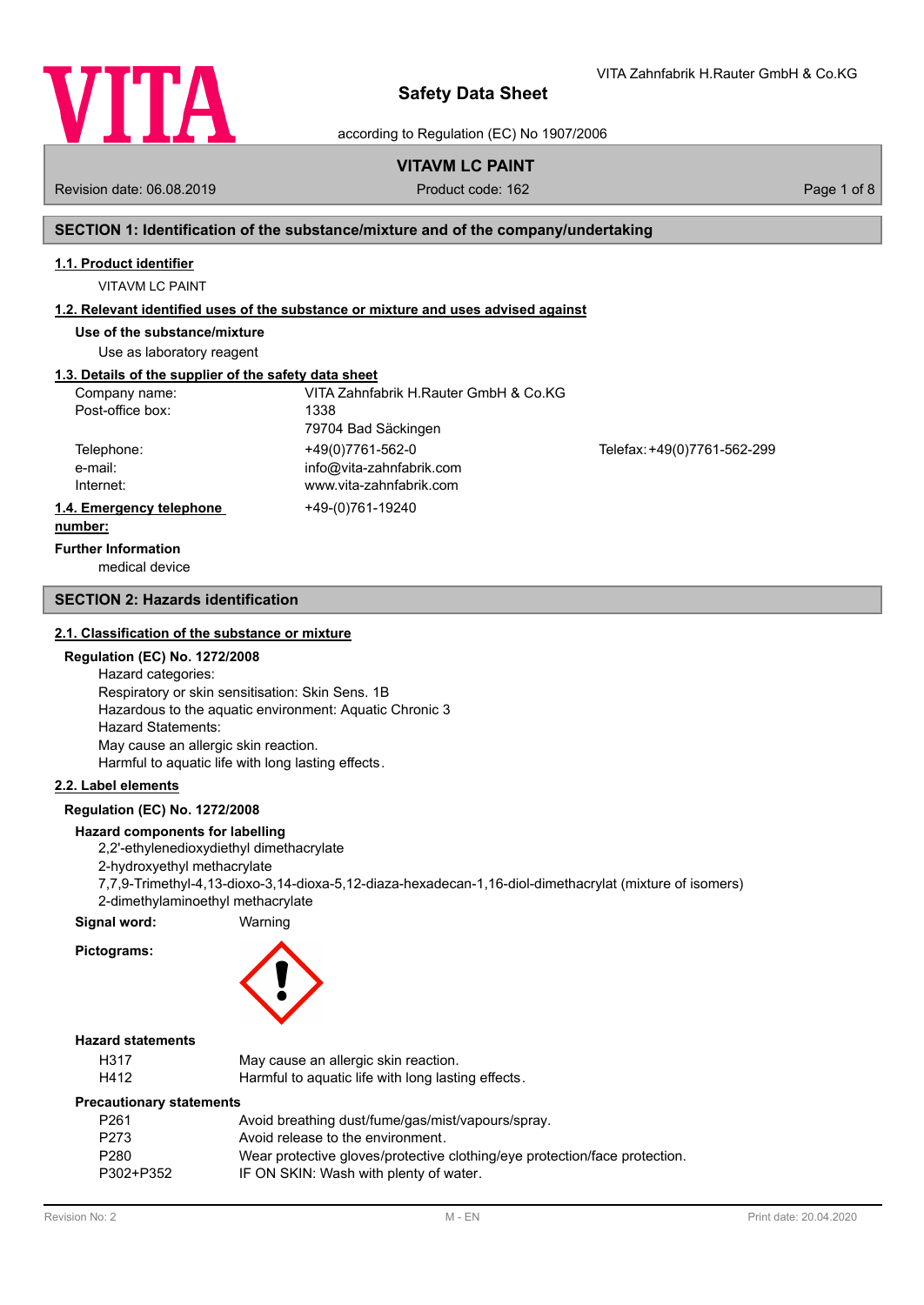

according to Regulation (EC) No 1907/2006

# **VITAVM LC PAINT**

Revision date: 06.08.2019 **Product code: 162** Product code: 162 **Page 2 of 8** Page 2 of 8

# **2.3. Other hazards**

No information available.

# **SECTION 3: Composition/information on ingredients**

### **3.2. Mixtures**

### **Hazardous components**

| CAS No     | Chemical name                               |                                                                                                 |                 |            |  |  |
|------------|---------------------------------------------|-------------------------------------------------------------------------------------------------|-----------------|------------|--|--|
|            | EC No                                       | Index No                                                                                        | <b>REACH No</b> |            |  |  |
|            | <b>GHS Classification</b>                   |                                                                                                 |                 |            |  |  |
| 72869-86-4 | isomers)                                    | 7,7,9-Trimethyl-4,13-dioxo-3,14-dioxa-5,12-diaza-hexadecan-1,16-diol-dimethacrylat (mixture of  |                 | $40 - 45%$ |  |  |
|            | 276-957-5                                   | 01-2120751202-68                                                                                |                 |            |  |  |
|            | Skin Sens. 1B, Aquatic Chronic 3; H317 H412 |                                                                                                 |                 |            |  |  |
| 109-16-0   | 2.2'-ethylenedioxydiethyl dimethacrylate    |                                                                                                 |                 | $15 - 20%$ |  |  |
|            | 203-652-6                                   |                                                                                                 |                 |            |  |  |
|            | Skin Sens. 1B; H317                         |                                                                                                 |                 |            |  |  |
| 2867-47-2  | 2-dimethylaminoethyl methacrylate           |                                                                                                 |                 | < 1 %      |  |  |
|            | 220-688-8                                   | 607-132-00-3                                                                                    |                 |            |  |  |
|            |                                             | Acute Tox. 4, Acute Tox. 4, Skin Irrit. 2, Eye Irrit. 2, Skin Sens. 1; H312 H302 H315 H319 H317 |                 |            |  |  |
|            |                                             |                                                                                                 |                 |            |  |  |

Full text of H and EUH statements: see section 16.

### **SECTION 4: First aid measures**

### **4.1. Description of first aid measures**

### **After inhalation**

Provide fresh air. When in doubt or if symptoms are observed, get medical advice.

### **After contact with skin**

After contact with skin, wash immediately with plenty of water and soap. Take off immediately all contaminated clothing and wash it before reuse. Medical treatment necessary. After contact with skin, wash immediately with plenty of water and soap.

#### **After contact with eyes**

Rinse immediately carefully and thoroughly with eye-bath or water. In case of eye irritation consult an ophthalmologist.

### **After ingestion**

Rinse mouth immediately and drink plenty of water.

## **4.2. Most important symptoms and effects, both acute and delayed**

No information available.

# **4.3. Indication of any immediate medical attention and special treatment needed**

Treat symptomatically.

### **SECTION 5: Firefighting measures**

### **5.1. Extinguishing media**

### **Suitable extinguishing media**

Co-ordinate fire-fighting measures to the fire surroundings.

### **5.2. Special hazards arising from the substance or mixture**

Non-flammable.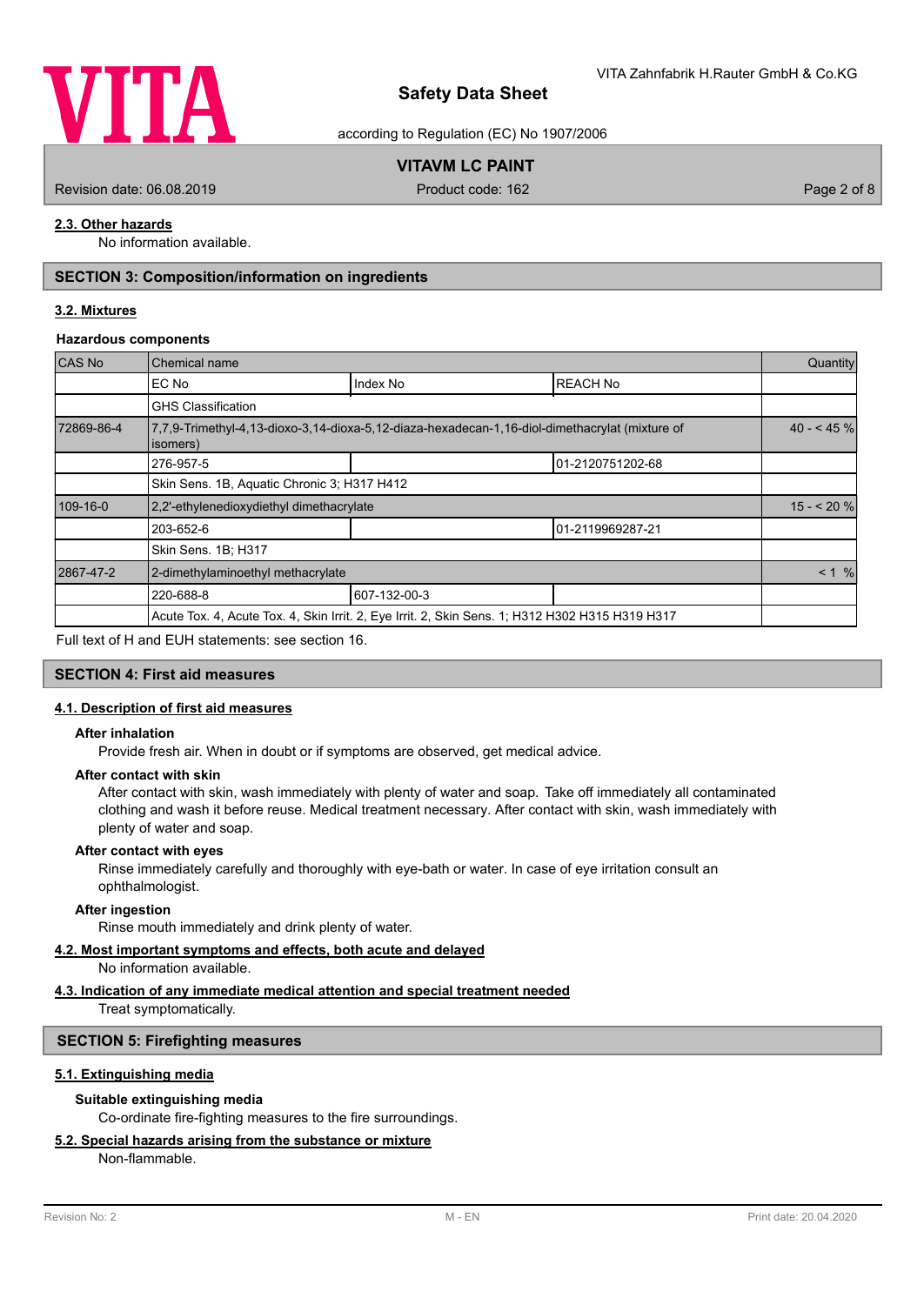

according to Regulation (EC) No 1907/2006

# **VITAVM LC PAINT**

Revision date: 06.08.2019 **Product code: 162** Product code: 162 **Page 3 of 8** Page 3 of 8

# **5.3. Advice for firefighters**

Wear a self-contained breathing apparatus and chemical protective clothing. Full protection suit.

### **Additional information**

Suppress gases/vapours/mists with water spray jet. Collect contaminated fire extinguishing water separately. Do not allow entering drains or surface water.

# **SECTION 6: Accidental release measures**

### **6.1. Personal precautions, protective equipment and emergency procedures**

Provide adequate ventilation. Do not breathe gas/fumes/vapour/spray. Avoid contact with skin, eyes and clothes. Use personal protection equipment.

#### **6.2. Environmental precautions**

Do not allow to enter into surface water or drains.

### **6.3. Methods and material for containment and cleaning up**

Absorb with liquid-binding material (e.g. sand, diatomaceous earth, acid- or universal binding agents). Treat the recovered material as prescribed in the section on waste disposal.

### **6.4. Reference to other sections**

Safe handling: see section 7 Personal protection equipment: see section 8 Disposal: see section 13

# **SECTION 7: Handling and storage**

### **7.1. Precautions for safe handling**

### **Advice on safe handling**

No special measures are necessary.

# **Advice on protection against fire and explosion**

No special fire protection measures are necessary.

### **7.2. Conditions for safe storage, including any incompatibilities**

#### **Requirements for storage rooms and vessels**

Keep container tightly closed.

**Hints on joint storage**

No special measures are necessary.

### **7.3. Specific end use(s)**

Use as laboratory reagent

### **SECTION 8: Exposure controls/personal protection**

### **8.1. Control parameters**

### **8.2. Exposure controls**



#### **Protective and hygiene measures**

Remove contaminated, saturated clothing immediately. Draw up and observe skin protection programme. Wash hands and face before breaks and after work and take a shower if necessary . When using do not eat, drink, smoke, sniff.

### **Eye/face protection**

Wear eye protection/face protection.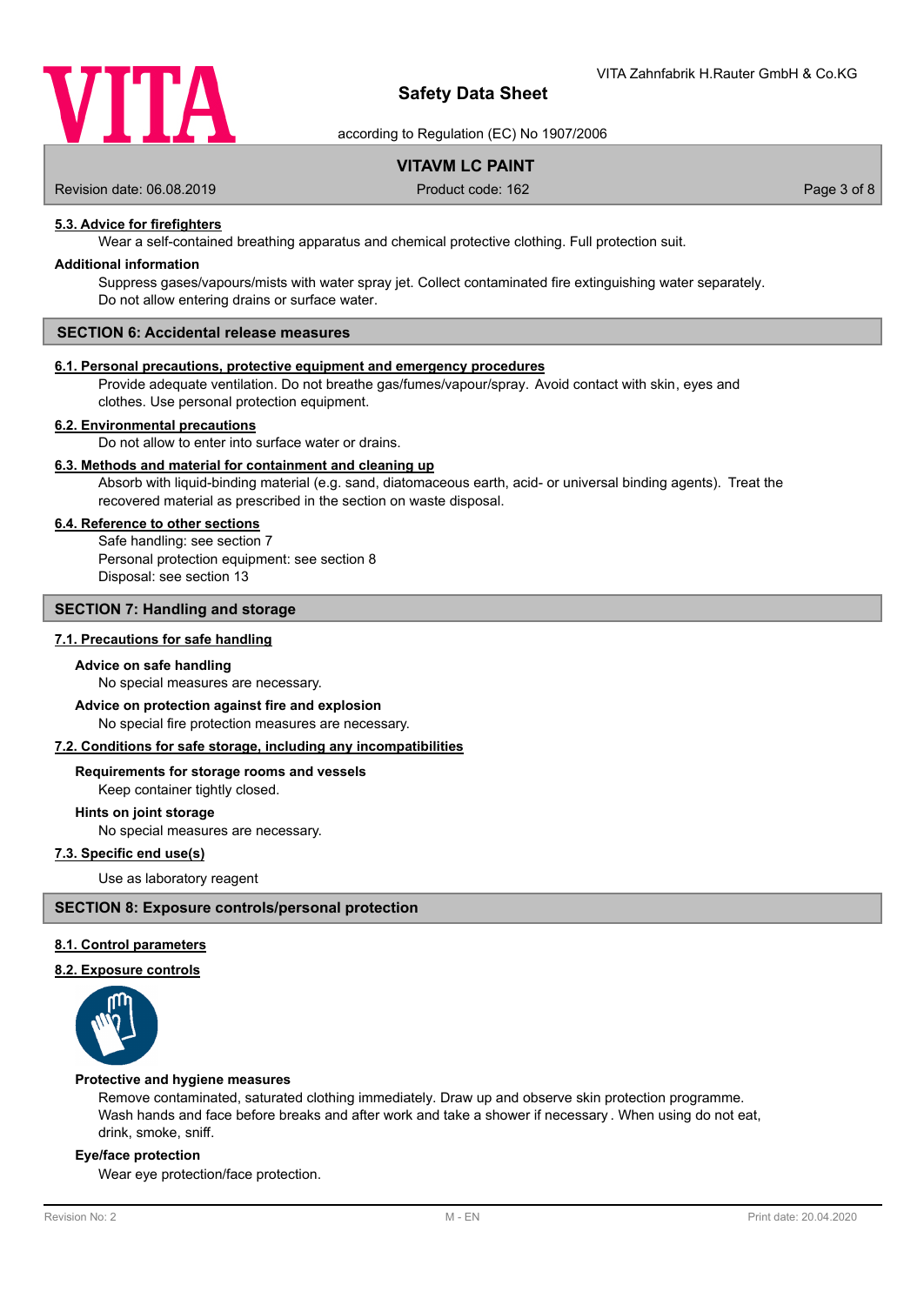

according to Regulation (EC) No 1907/2006

# **VITAVM LC PAINT**

Revision date: 06.08.2019 **Product code: 162** Product code: 162 **Page 4 of 8** Page 4 of 8

### **Hand protection**

When handling with chemical substances, protective gloves must be worn with the CE-label including the four control digits. The quality of the protective gloves resistant to chemicals must be chosen as a function of the specific working place concentration and quantity of hazardous substances. For special purposes, it is recommended to check the resistance to chemicals of the protective gloves mentioned above together with the supplier of these gloves. Recommended glove articles KCL Camatril Velour Breakthrough time (maximum wearing time) 30 min NBR (Nitrile rubber)

## **Skin protection**

Use of protective clothing.

### **Respiratory protection**

In case of inadequate ventilation wear respiratory protection. Provide adequate ventilation as well as local exhaustion at critical locations. Technical ventilation of workplace

### **SECTION 9: Physical and chemical properties**

### **9.1. Information on basic physical and chemical properties**

| Physical state:<br>Colour:                                    |                |                |
|---------------------------------------------------------------|----------------|----------------|
| Odour:                                                        | characteristic |                |
| pH-Value:                                                     |                | not determined |
| Changes in the physical state                                 |                |                |
| Melting point:                                                |                | not determined |
| Initial boiling point and boiling range:                      |                | х              |
| Flash point:                                                  |                | Χ              |
| <b>Flammability</b>                                           |                |                |
| Solid:                                                        |                | not applicable |
| Gas:                                                          |                | not applicable |
| <b>Explosive properties</b><br>The product is not: Explosive. |                |                |
| Lower explosion limits:                                       |                | not determined |
| Upper explosion limits:                                       |                | not determined |
| <b>Auto-ignition temperature</b>                              |                |                |
| Solid:                                                        |                | not applicable |
| Gas:                                                          |                | not applicable |
| Decomposition temperature:                                    |                | not determined |
| <b>Oxidizing properties</b><br>Not oxidising.                 |                |                |
| Vapour pressure:<br>(at 50 $°C$ )                             |                | <=1100 hPa     |
| Density:                                                      |                | not determined |
| Water solubility:                                             |                | No             |
| Solubility in other solvents<br>not determined                |                |                |
| Partition coefficient:                                        |                | not determined |
| Vapour density:                                               |                | not determined |
| Evaporation rate:                                             |                | not determined |
| 9.2. Other information                                        |                |                |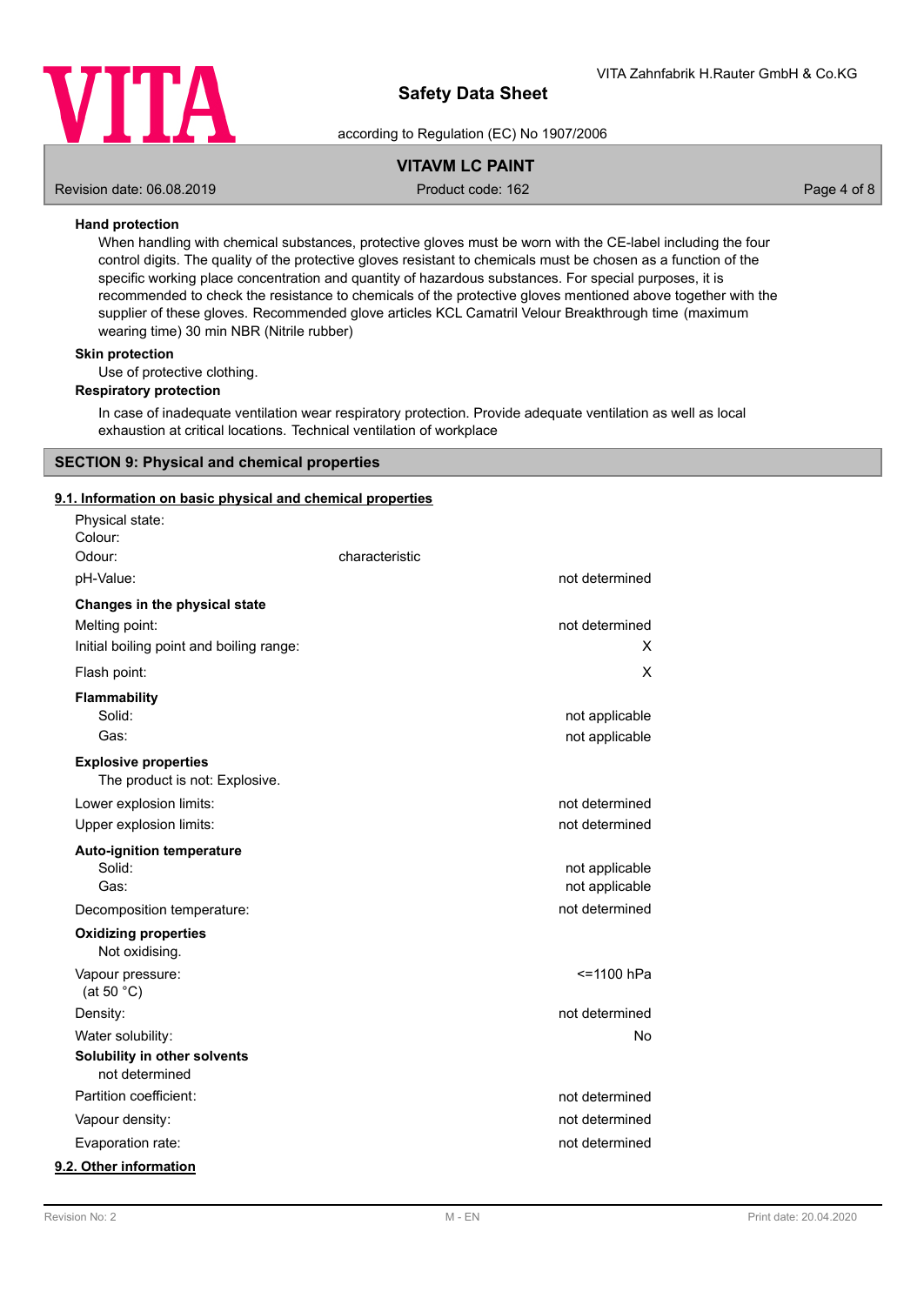

according to Regulation (EC) No 1907/2006

# **VITAVM LC PAINT**

Revision date: 06.08.2019 **Product code: 162** Product code: 162 **Page 5 of 8** Page 5 of 8

Solid content: 1,10 %

### **SECTION 10: Stability and reactivity**

### **10.1. Reactivity**

No hazardous reaction when handled and stored according to provisions.

### **10.2. Chemical stability**

The product is stable under storage at normal ambient temperatures.

### **10.3. Possibility of hazardous reactions**

No known hazardous reactions.

### **10.4. Conditions to avoid**

none

### **10.5. Incompatible materials**

No information available.

## **10.6. Hazardous decomposition products**

No known hazardous decomposition products.

### **SECTION 11: Toxicological information**

# **11.1. Information on toxicological effects**

### **Acute toxicity**

Based on available data, the classification criteria are not met.

| <b>CAS No</b> | <b>Chemical name</b>              |                       |                |               |        |
|---------------|-----------------------------------|-----------------------|----------------|---------------|--------|
|               | Exposure route                    | <b>IDose</b>          | <b>Species</b> | <b>Source</b> | Method |
| 2867-47-2     | 2-dimethylaminoethyl methacrylate |                       |                |               |        |
|               | oral                              | IATE<br>500<br>mg/kg  |                |               |        |
|               | dermal                            | IATE<br>1100<br>mg/kg |                |               |        |

### **Irritation and corrosivity**

Based on available data, the classification criteria are not met.

### **Sensitising effects**

May cause an allergic skin reaction.

(7,7,9-Trimethyl-4,13-dioxo-3,14-dioxa-5,12-diaza-hexadecan-1,16-diol-dimethacrylat (mixture of isomers);

2,2'-ethylenedioxydiethyl dimethacrylate; 2-dimethylaminoethyl methacrylate)

### **Carcinogenic/mutagenic/toxic effects for reproduction**

Based on available data, the classification criteria are not met.

# **STOT-single exposure**

Based on available data, the classification criteria are not met.

### **STOT-repeated exposure**

Based on available data, the classification criteria are not met.

### **Aspiration hazard**

Based on available data, the classification criteria are not met.

### **Additional information on tests**

The mixture is classified as hazardous according to regulation (EC) No 1272/2008 [CLP].

### **SECTION 12: Ecological information**

# **12.1. Toxicity**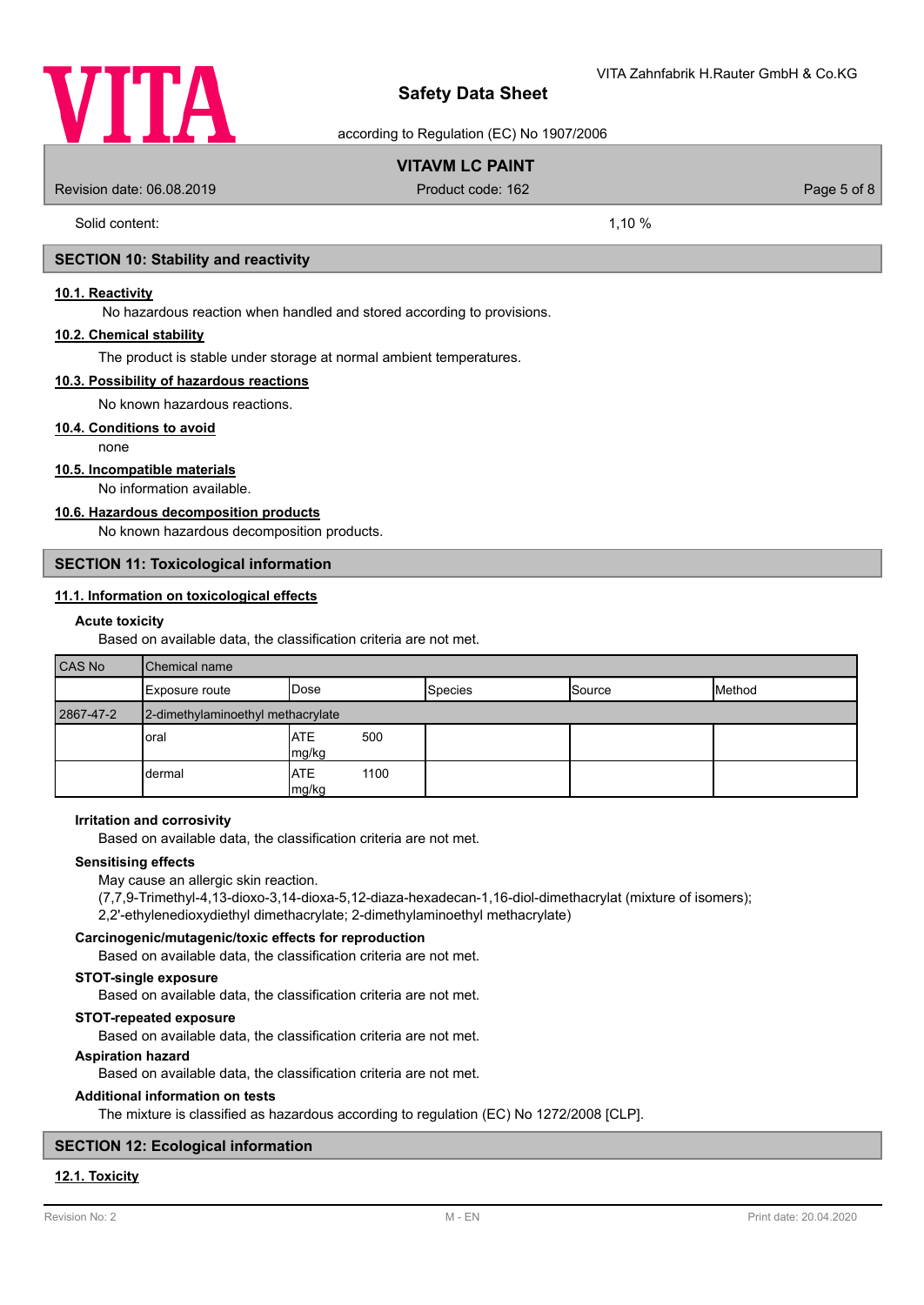

according to Regulation (EC) No 1907/2006

# **VITAVM LC PAINT**

Revision date: 06.08.2019 **Product code: 162** Product code: 162 **Page 6 of 8** Page 6 of 8

Harmful to aquatic life with long lasting effects.

### **12.2. Persistence and degradability**

The product has not been tested.

### **12.3. Bioaccumulative potential**

The product has not been tested.

### **12.4. Mobility in soil**

The product has not been tested.

### **12.5. Results of PBT and vPvB assessment**

The product has not been tested.

### **12.6. Other adverse effects**

No information available.

### **Further information**

Do not allow to enter into surface water or drains. Do not allow to enter into soil/subsoil.

### **SECTION 13: Disposal considerations**

### **13.1. Waste treatment methods**

### **Disposal recommendations**

Do not allow to enter into surface water or drains. Do not allow to enter into soil/subsoil. Dispose of waste according to applicable legislation.

### **Contaminated packaging**

Handle contaminated packages in the same way as the substance itself.

### **SECTION 14: Transport information**

### **Land transport (ADR/RID)**

**14.2. UN proper shipping name:** No dangerous good in sense of this transport regulation. **14.3. Transport hazard class(es):** No dangerous good in sense of this transport regulation. **14.4. Packing group:** No dangerous good in sense of this transport regulation. **Inland waterways transport (ADN) 14.1. UN number:** No dangerous good in sense of this transport regulation. **14.2. UN proper shipping name:** No dangerous good in sense of this transport regulation. **14.3. Transport hazard class(es):** No dangerous good in sense of this transport regulation. **14.4. Packing group:** No dangerous good in sense of this transport regulation. **Marine transport (IMDG)**

**Air transport (ICAO-TI/IATA-DGR)**

# **14.5. Environmental hazards**

ENVIRONMENTALLY HAZARDOUS: no

**14.1. UN number:** No dangerous good in sense of this transport regulation.

**14.1. UN number:** No dangerous good in sense of this transport regulation. **14.2. UN proper shipping name:** No dangerous good in sense of this transport regulation. **14.3. Transport hazard class(es):** No dangerous good in sense of this transport regulation. **14.4. Packing group:** No dangerous good in sense of this transport regulation.

**14.1. UN number:** No dangerous good in sense of this transport regulation. **14.2. UN proper shipping name:** No dangerous good in sense of this transport regulation. **14.3. Transport hazard class(es):** No dangerous good in sense of this transport regulation. **14.4. Packing group:** No dangerous good in sense of this transport regulation.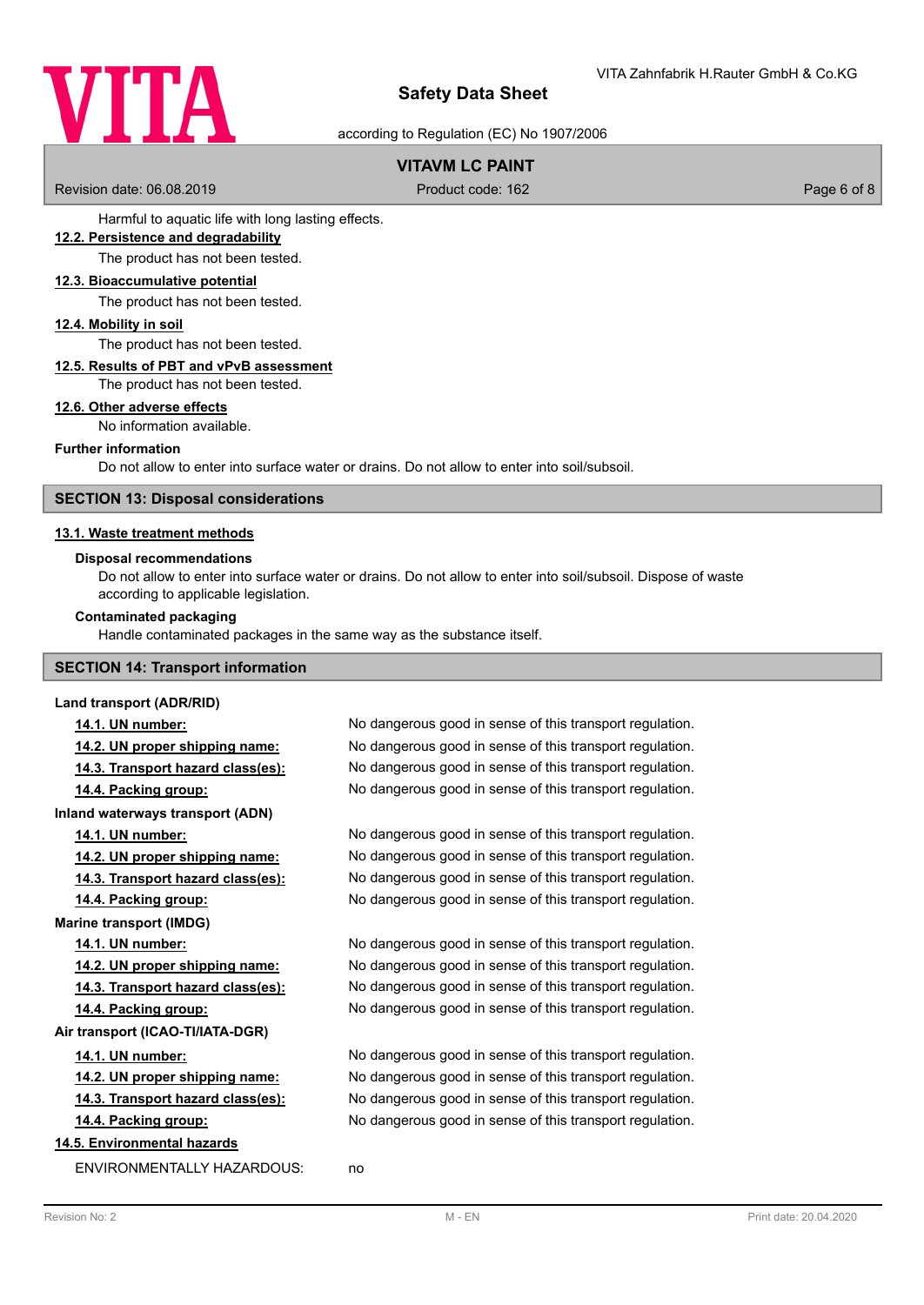

according to Regulation (EC) No 1907/2006

# **VITAVM LC PAINT**

Revision date: 06.08.2019 **Product code: 162** Product code: 162 **Page 7 of 8** Page 7 of 8

# **14.6. Special precautions for user**

No information available.

### **14.7. Transport in bulk according to Annex II of Marpol and the IBC Code**

not applicable

# **SECTION 15: Regulatory information**

|  | 15.1. Safety, health and environmental requlations/legislation specific for the substance or mixture |  |  |  |  |
|--|------------------------------------------------------------------------------------------------------|--|--|--|--|
|  |                                                                                                      |  |  |  |  |

### **EU regulatory information**

| 2010/75/EU (VOC):                   | $0.22 \%$                              |
|-------------------------------------|----------------------------------------|
| 2004/42/EC (VOC):                   | $0.22 \%$                              |
| Information according to 2012/18/EU | Not subject to 2012/18/EU (SEVESO III) |
| (SEVESO III):                       |                                        |

### **National regulatory information**

Employment restrictions:

Observe restrictions to employment for juveniles according to the 'juvenile work protection guideline' (94/33/EC). Water hazard class (D): 3 - strongly hazardous to water Skin resorption/Sensitization: Causes allergic hypersensitivity reactions.

### **15.2. Chemical safety assessment**

Chemical safety assessments for substances in this mixture were not carried out.

### **SECTION 16: Other information**

### **Abbreviations and acronyms**

ADR: Accord européen sur le transport des marchandises dangereuses par Route (European Agreement concerning the International Carriage of Dangerous Goods by Road ) IMDG: International Maritime Code for Dangerous Goods IATA: International Air Transport Association GHS: Globally Harmonized System of Classification and Labelling of Chemicals EINECS: European Inventory of Existing Commercial Chemical Substances ELINCS: European List of Notified Chemical Substances CAS: Chemical Abstracts Service LC50: Lethal concentration, 50% LD50: Lethal dose, 50% CLP: Classification, labelling and Packaging REACH: Registration, Evaluation and Authorization of Chemicals GHS: Globally Harmonised System of Classification, Labelling and Packaging of Chemicals UN: United Nations DNEL: Derived No Effect Level DMEL: Derived Minimal Effect Level PNEC: Predicted No Effect Concentration ATE: Acute toxicity estimate LL50: Lethal loading, 50% EL50: Effect loading, 50% EC50: Effective Concentration 50% ErC50: Effective Concentration 50%, growth rate NOEC: No Observed Effect Concentration BCF: Bio-concentration factor PBT: persistent, bioaccumulative, toxic vPvB: very persistent, very bioaccumulative RID: Regulations concerning the international carriage of dangerous goods by rail ADN: European Agreement concerning the International Carriage of Dangerous Goods by Inland Waterways

(Accord européen relatif au transport international des marchandises dangereuses par voies de navigation